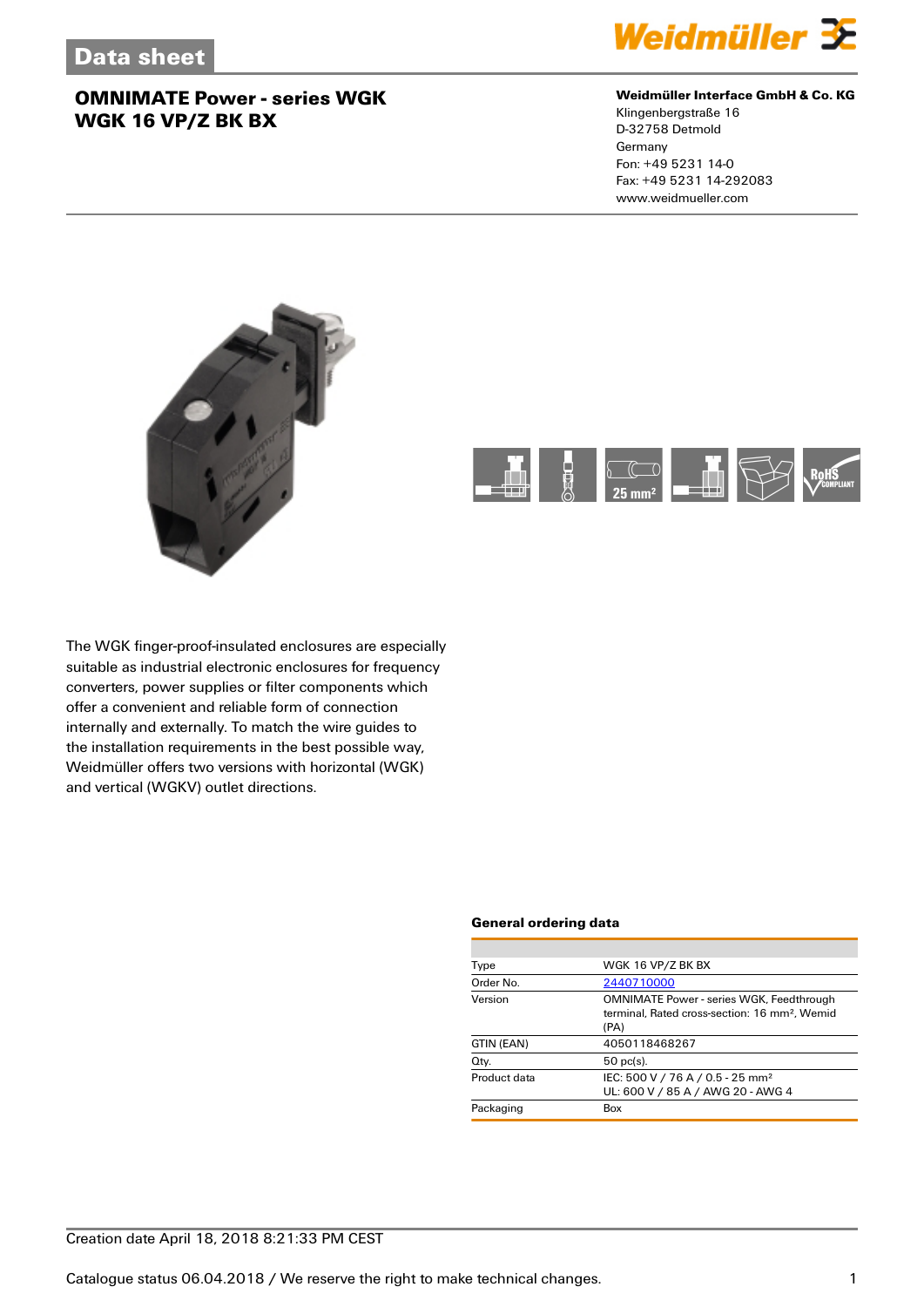# **Technical data**

**Dimensions and weights**



#### **Weidmüller Interface GmbH & Co. KG**

Klingenbergstraße 16 D-32758 Detmold Germany Fon: +49 5231 14-0 Fax: +49 5231 14-292083

| Net weight                                                                   | 25.4 g                                |                                                                   |                                      |  |
|------------------------------------------------------------------------------|---------------------------------------|-------------------------------------------------------------------|--------------------------------------|--|
| <b>System parameters</b>                                                     |                                       |                                                                   |                                      |  |
|                                                                              |                                       |                                                                   |                                      |  |
| Product family                                                               | <b>OMNIMATE Power - series</b><br>WGK | Wire connection method                                            | Cable lug: ring cable /<br>spade lug |  |
| Conductor outlet direction                                                   | $180^\circ$                           | Fitted by customer                                                | Yes                                  |  |
| Screwdriver blade                                                            | $1.0 \times 5.5$                      | Tightening torque, min.                                           | 2 Nm                                 |  |
| Tightening torque, max.                                                      | $2.3$ Nm                              | Clamping screw                                                    | M 5                                  |  |
| Stripping length                                                             | $16 \text{ mm}$                       | Touch-safe protection acc. to DIN VDE<br>0470                     | <b>IP 20</b>                         |  |
| <b>Material data</b>                                                         |                                       |                                                                   |                                      |  |
|                                                                              |                                       |                                                                   |                                      |  |
| Insulating material                                                          | Wemid (PA)                            | Colour                                                            | Black                                |  |
| Colour chart (similar)                                                       | <b>RAL 9011</b>                       | UL 94 flammability rating                                         | $V-0$                                |  |
| Contact material                                                             | E-Cu                                  | Contact surface                                                   | tinned                               |  |
| Storage temperature, min.                                                    | $-25 °C$                              | Storage temperature, max.                                         | 55 °C                                |  |
| Max. relative humidity during storage                                        | 80%                                   | Operating temperature, min.                                       | -50 °C                               |  |
| Operating temperature, max.                                                  | 120 °C                                | Temperature range, installation, min.                             | -25 °C                               |  |
| Temperature range, installation, max.                                        | 120 °C                                |                                                                   |                                      |  |
| <b>Conductors suitable for connection</b>                                    |                                       |                                                                   |                                      |  |
|                                                                              |                                       |                                                                   |                                      |  |
| Clamping range, min.                                                         | $0.5$ mm <sup>2</sup>                 | Clamping range, max.                                              | $25 \text{ mm}^2$                    |  |
| Wire connection cross section AWG,                                           |                                       | Wire connection cross section AWG,                                |                                      |  |
| min.                                                                         | <b>AWG 20</b>                         | max.                                                              | AWG 4                                |  |
| Solid, min. H05(07) V-U                                                      | $0.5$ mm <sup>2</sup>                 | Solid, max. H05(07) V-U                                           | $16 \text{ mm}^2$                    |  |
| Stranded, min. H07V-R                                                        | $10 \text{ mm}^2$                     | Stranded, max. H07V-R                                             | $25 \text{ mm}^2$                    |  |
| Flexible, min. H05(07) V-K                                                   | $0.5$ mm <sup>2</sup>                 | Flexible, max. H05(07) V-K                                        | $16 \text{ mm}^2$                    |  |
| w. wire end ferrule, DIN 46228 pt 1, min                                     | $0.5$ mm <sup>2</sup>                 | w. wire end ferrule, DIN 46228 pt 1,<br>max.                      | $16 \text{ mm}^2$                    |  |
| Rated data acc. to IEC                                                       |                                       |                                                                   |                                      |  |
|                                                                              |                                       |                                                                   |                                      |  |
| tested acc. to standard                                                      | IEC 60664-1, IEC 61984                | Rated current, min. no. of poles<br>(Tu=20°C)                     | 76 A                                 |  |
| Rated current, max. no. of poles<br>$(Tu=20^{\circ}C)$                       | 76 A                                  | Rated voltage for surge voltage class /<br>pollution degree III/3 | 500 V                                |  |
| Rated impulse voltage for surge voltage<br>class/ contamination degree III/3 | 6 kV                                  |                                                                   |                                      |  |
| Rated data acc. to CSA                                                       |                                       |                                                                   |                                      |  |
|                                                                              |                                       |                                                                   |                                      |  |
| Rated voltage (Use group B)                                                  | 600 V                                 | Rated voltage (Use group C)                                       | 600 V                                |  |
| Rated current (use group B)                                                  | 85 A                                  | Rated current (use group C)                                       | 85 A                                 |  |
| Wire cross-section, AWG, min.                                                | <b>AWG 20</b>                         | Wire cross-section, AWG, max.                                     | AWG 4                                |  |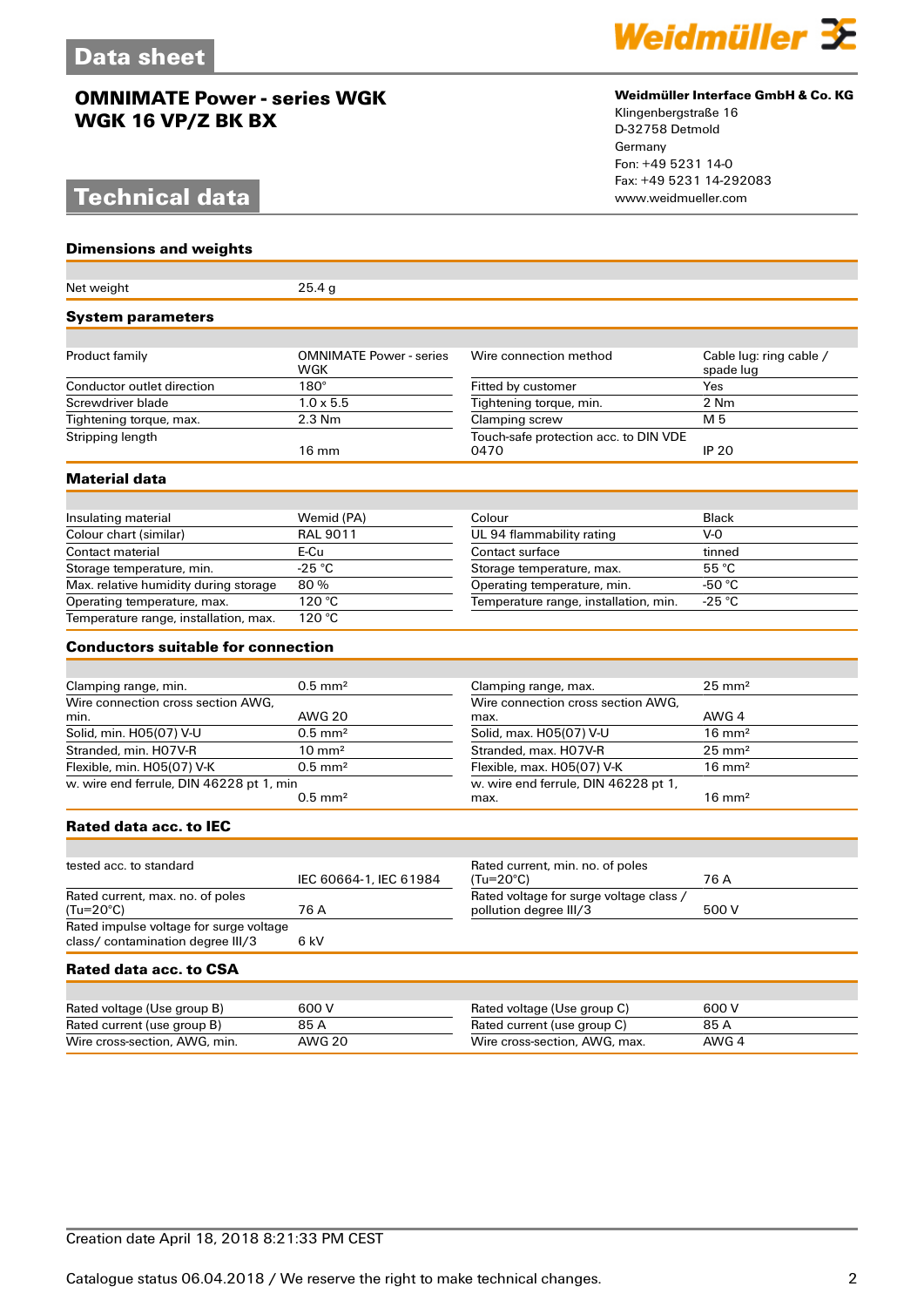# **Technical data**

**Rated data acc. to UL 1059**



#### **Weidmüller Interface GmbH & Co. KG**

Klingenbergstraße 16 D-32758 Detmold Germany Fon: +49 5231 14-0 Fax: +49 5231 14-292083

| Institute (cURus)                                                                         |                                                                                                                                                                                                                                        | Certificate No. (cURus)       |             |  |  |
|-------------------------------------------------------------------------------------------|----------------------------------------------------------------------------------------------------------------------------------------------------------------------------------------------------------------------------------------|-------------------------------|-------------|--|--|
|                                                                                           |                                                                                                                                                                                                                                        |                               | E60693      |  |  |
| Rated voltage (use group B)                                                               | 600 V                                                                                                                                                                                                                                  | Rated voltage (use group C)   | 600 V       |  |  |
| Rated current (use group B)                                                               | 85 A                                                                                                                                                                                                                                   | Rated current (use group C)   | 85 A        |  |  |
| Wire cross-section, AWG, min.                                                             | <b>AWG 20</b>                                                                                                                                                                                                                          | Wire cross-section, AWG, max. | AWG 4       |  |  |
| Reference to approval values                                                              | Specifications are<br>maximum values, details -<br>see approval certificate.                                                                                                                                                           |                               |             |  |  |
| <b>Classifications</b>                                                                    |                                                                                                                                                                                                                                        |                               |             |  |  |
|                                                                                           |                                                                                                                                                                                                                                        |                               |             |  |  |
| ETIM 6.0                                                                                  | EC001283                                                                                                                                                                                                                               | eClass 6.2                    | 27-14-11-34 |  |  |
| eClass 9.1                                                                                | 27-14-11-34                                                                                                                                                                                                                            |                               |             |  |  |
| <b>Notes</b>                                                                              |                                                                                                                                                                                                                                        |                               |             |  |  |
|                                                                                           |                                                                                                                                                                                                                                        |                               |             |  |  |
| <b>Notes</b>                                                                              | • Clearance and creepage distances to other components must be devised in accordance with the relevant<br>application standard. This can be achieved in the device by full encapsulation or by the use of additional<br>spacer plates. |                               |             |  |  |
|                                                                                           | • Rated data refer only to the component itself. Clearance and creepage distances to other components are to<br>be designed in accordance with the relevant application standards.                                                     |                               |             |  |  |
| • Colours: SW = black; GN/YL = green/yellow; GY = grey<br>• Additional colours on request |                                                                                                                                                                                                                                        |                               |             |  |  |
|                                                                                           |                                                                                                                                                                                                                                        |                               |             |  |  |
| <b>Approvals</b>                                                                          |                                                                                                                                                                                                                                        |                               |             |  |  |
|                                                                                           |                                                                                                                                                                                                                                        |                               |             |  |  |
| Approvals                                                                                 |                                                                                                                                                                                                                                        |                               |             |  |  |
| <b>ROHS</b>                                                                               | Conform                                                                                                                                                                                                                                |                               |             |  |  |
| Downloads                                                                                 |                                                                                                                                                                                                                                        |                               |             |  |  |
| Approval/Certificate/Document of                                                          |                                                                                                                                                                                                                                        |                               |             |  |  |
| Conformity                                                                                | <b>Declaration of the Manufacturer</b>                                                                                                                                                                                                 |                               |             |  |  |
| Brochure/Catalogue                                                                        | <b>FL DRIVES EN</b>                                                                                                                                                                                                                    |                               |             |  |  |
|                                                                                           | <b>MB DEVICE MANUF. EN</b>                                                                                                                                                                                                             |                               |             |  |  |
|                                                                                           | <b>FL DRIVES DE</b>                                                                                                                                                                                                                    |                               |             |  |  |
|                                                                                           | FL BASE STATION EN<br><b>FL ELEVATOR EN</b>                                                                                                                                                                                            |                               |             |  |  |
|                                                                                           | FL POWER SUPPLY EN                                                                                                                                                                                                                     |                               |             |  |  |
|                                                                                           | <b>FL 72H SAMPLE SER EN</b>                                                                                                                                                                                                            |                               |             |  |  |
|                                                                                           | PO OMNIMATE EN                                                                                                                                                                                                                         |                               |             |  |  |

## Creation date April 18, 2018 8:21:33 PM CEST

Catalogue status 06.04.2018 / We reserve the right to make technical changes. 33